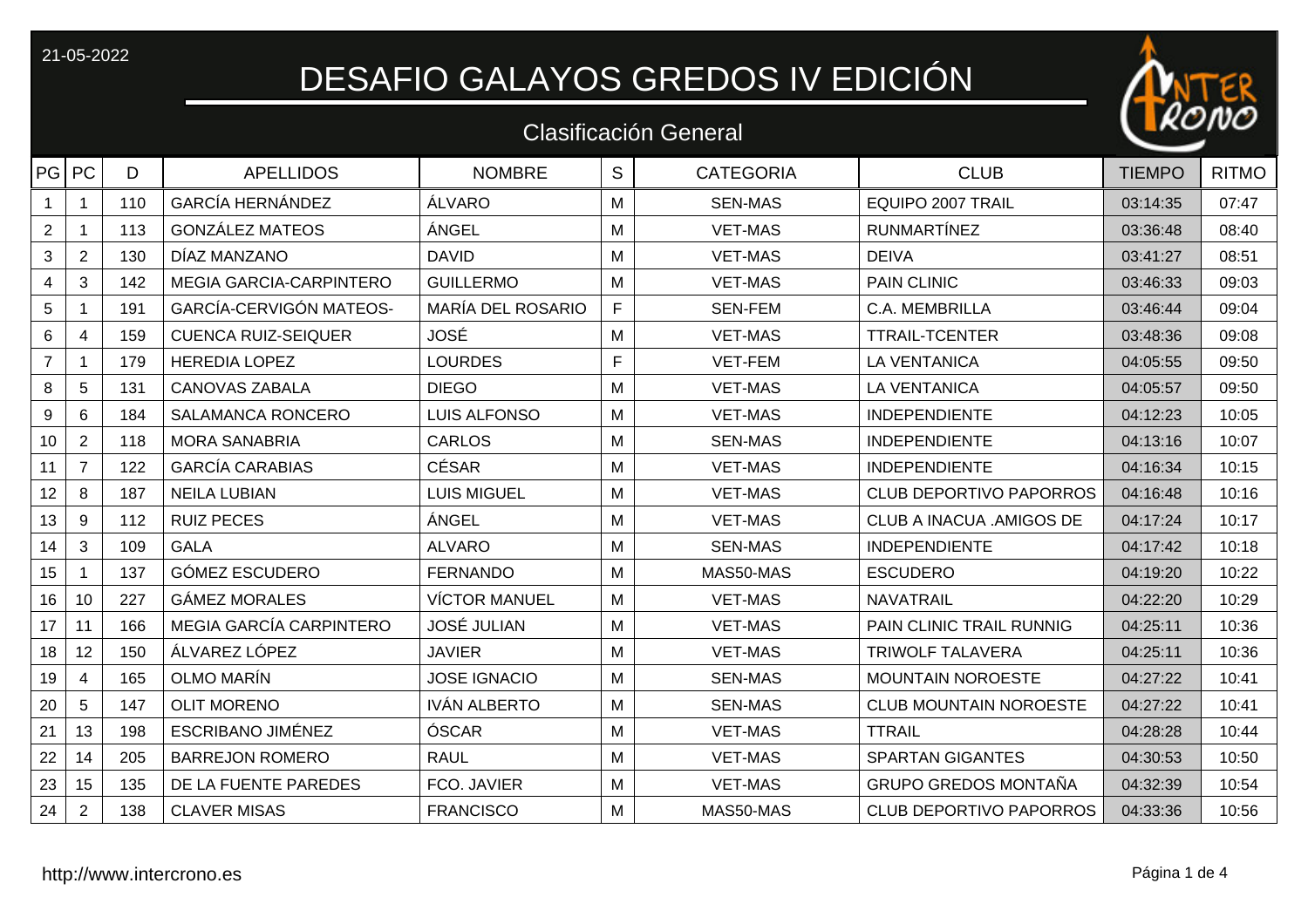| PG PC |                | D   | <b>APELLIDOS</b>        | <b>NOMBRE</b>        | $\mathsf S$ | <b>CATEGORIA</b> | <b>CLUB</b>                    | <b>TIEMPO</b> | <b>RITMO</b> |
|-------|----------------|-----|-------------------------|----------------------|-------------|------------------|--------------------------------|---------------|--------------|
| 25    | 16             | 168 | <b>ARROYO REAL</b>      | <b>JOSE MARIA</b>    | M           | <b>VET-MAS</b>   | CLUB DEPORTIVO DEL ARBOL       | 04:34:22      | 10:58        |
| 26    | 3              | 148 | <b>OSMA CORDERO</b>     | <b>JACINTO</b>       | M           | MAS50-MAS        | <b>CLUB CRAZY RUNNER</b>       | 04:34:23      | 10:58        |
| 27    | 6              | 125 | <b>GODINO MUNCHARAZ</b> | <b>DANIEL</b>        | M           | <b>SEN-MAS</b>   | <b>TIERRA TRÁGAME</b>          | 04:34:24      | 10:58        |
| 28    | 17             | 163 | <b>GARCÍA MIGUEL</b>    | <b>JOSÉ ÁNGEL</b>    | M           | <b>VET-MAS</b>   | <b>INDEPENDIENTE</b>           | 04:34:24      | 10:58        |
| 29    | $\overline{4}$ | 116 | ROMERO MÁRQUEZ          | <b>BALDO</b>         | M           | MAS50-MAS        | RSEA PEÑALARA                  | 04:35:43      | 11:01        |
| 30    | $\overline{7}$ | 211 | MEJÍAS ROMERO           | <b>ROBERTO</b>       | M           | <b>SEN-MAS</b>   | <b>INDEPENDIENTE</b>           | 04:36:16      | 11:03        |
| 31    | 18             | 151 | <b>VAZQUEZ SANCHEZ</b>  | <b>JAVIER</b>        | M           | <b>VET-MAS</b>   | <b>TRAINERWEB</b>              | 04:36:48      | 11:04        |
| 32    | 5              | 167 | LÓPEZ GARCIA            | <b>JOSE LUIS</b>     | M           | MAS50-MAS        | <b>INDEPENDIENTE</b>           | 04:40:05      | 11:12        |
| 33    | 19             | 156 | SANCHEZ SANCHEZ         | JESUS ANGEL          | M           | <b>VET-MAS</b>   | <b>C.D.BRINKACEQUIAS ELCHE</b> | 04:42:35      | 11:18        |
| 34    | 20             | 154 | <b>ALISES</b>           | JESÚS                | M           | <b>VET-MAS</b>   | <b>INDEPENDIENTE</b>           | 04:44:39      | 11:23        |
| 35    | 21             | 106 | MENÉNDEZ SUÁREZ         | <b>ALBERTO</b>       | M           | <b>VET-MAS</b>   | <b>INDEPENDIENTE</b>           | 04:44:40      | 11:23        |
| 36    | 22             | 209 | <b>BAYÓN LAREDO</b>     | <b>ROBERTO</b>       | M           | <b>VET-MAS</b>   | <b>TRIBU TRAIL</b>             | 04:44:59      | 11:23        |
| 37    | $\overline{2}$ | 229 | ORENES RABADÁN          | <b>PILAR</b>         | F           | <b>VET-FEM</b>   | <b>VIRUS TRAIL</b>             | 04:49:39      | 11:35        |
| 38    | 8              | 196 | VIZCAÍNO GONZALEZ       | <b>OSCAR</b>         | M           | <b>SEN-MAS</b>   | <b>ROBLE BIKE</b>              | 04:51:34      | 11:39        |
| 39    | 23             | 126 | <b>RESMELLA PULIDO</b>  | <b>DAVID</b>         | M           | <b>VET-MAS</b>   | <b>DENDRO</b>                  | 04:52:27      | 11:41        |
| 40    | 9              | 177 | <b>DUCLOS</b>           | <b>KEVIN</b>         | M           | <b>SEN-MAS</b>   | EBTA: S/L PAYS DE BRIVE        | 04:53:57      | 11:45        |
| 41    | 3              | 120 | LOPEZ LOPEZ             | <b>CARMEN</b>        | F           | VET-FEM          | <b>BASE DEPORTES JOSELE</b>    | 04:55:58      | 11:50        |
| 42    | 24             | 182 | <b>MARTÍN SEVILLANO</b> | <b>LUIS</b>          | M           | <b>VET-MAS</b>   | PANDA DEL MURO                 | 04:56:48      | 11:52        |
| 43    | 25             | 193 | <b>BLÁZQUEZ GARCÍA</b>  | <b>MARTÍN</b>        | M           | <b>VET-MAS</b>   | <b>2007 TRAIL</b>              | 05:00:12      | 12:00        |
| 44    | 10             | 226 | RODRÍGUEZ PEREZ         | <b>VÍCTOR MANUEL</b> | M           | <b>SEN-MAS</b>   | <b>ADME CASTELLAR</b>          | 05:00:14      | 12:00        |
| 45    | $\overline{4}$ | 115 | <b>BESERE</b>           | <b>BAIBA</b>         | $\mathsf F$ | VET-FEM          | <b>INDEPENDIENTE</b>           | 05:03:15      | 12:07        |
| 46    | 11             | 164 | <b>HARO MATURANA</b>    | <b>JOSÉ ANTONIO</b>  | M           | <b>SEN-MAS</b>   | <b>MTB - TRAIL PULPI</b>       | 05:03:15      | 12:07        |
| 47    | 26             | 203 | <b>ARROYO VELAYOS</b>   | <b>RAFAEL</b>        | M           | <b>VET-MAS</b>   | C. D. A. M ALMANZOR            | 05:06:05      | 12:14        |
| 48    | 6              | 160 | MONFORT PATROCINIO      | <b>JOSÉ</b>          | Μ           | MAS50-MAS        | <b>ALMANZOR</b>                | 05:06:05      | 12:14        |
| 49    | $\overline{7}$ | 107 | <b>GARCÍA RODRIGUEZ</b> | <b>ALBERTO</b>       | M           | MAS50-MAS        | <b>ALMANZOR</b>                | 05:06:06      | 12:14        |
| 50    | 12             | 181 | <b>MARQUEZ NIETO</b>    | <b>LUCAS</b>         | M           | <b>SEN-MAS</b>   | <b>C.A EL BONILLO</b>          | 05:06:26      | 12:15        |
| 51    | 27             | 210 | MACÍAS SAMPERIO         | <b>ROBERTO</b>       | M           | <b>VET-MAS</b>   | <b>CRAZYRUNNER CÁCERES</b>     | 05:08:05      | 12:19        |
| 52    | 28             | 145 | GONZÁLEZ GÓMEZ          | <b>ISRAEL</b>        | M           | <b>VET-MAS</b>   | PANDA DEL MURO                 | 05:12:56      | 12:31        |
| 53    | 29             | 102 | ESPINOSA MUÑOZ          | <b>ALBERTO</b>       | M           | <b>VET-MAS</b>   | <b>INDEPENDIENTE</b>           | 05:14:51      | 12:35        |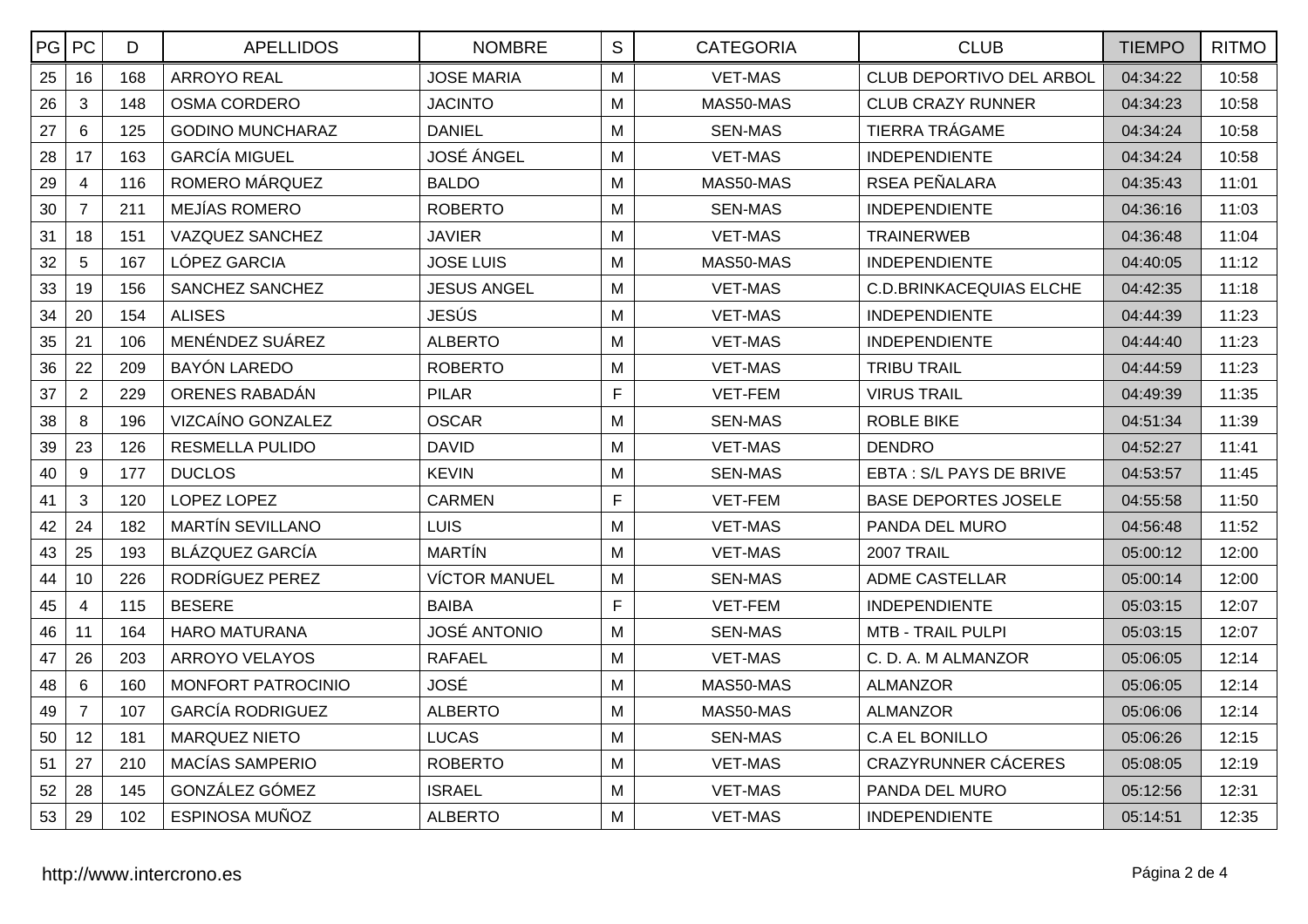| PG PC |                | D   | <b>APELLIDOS</b>            | <b>NOMBRE</b>           | S | <b>CATEGORIA</b> | <b>CLUB</b>                   | <b>TIEMPO</b> | <b>RITMO</b> |
|-------|----------------|-----|-----------------------------|-------------------------|---|------------------|-------------------------------|---------------|--------------|
| 54    | 13             | 152 | <b>CRUZ NIETO</b>           | <b>JESUS</b>            | M | <b>SEN-MAS</b>   | <b>INDEPENDIENTE</b>          | 05:15:02      | 12:36        |
| 55    | 14             | 171 | HERNÁNDEZ SÁNCHEZ           | <b>JUAN ÁNGEL</b>       | M | <b>SEN-MAS</b>   | <b>CLUB TRAIL BOGARRA</b>     | 05:15:08      | 12:36        |
| 56    | 8              | 222 | NEIRA SANCHEZ               | <b>SOTERO</b>           | M | MAS50-MAS        | <b>BIKILA</b>                 | 05:15:55      | 12:38        |
| 57    | 30             | 157 | <b>HERNANDEZ ORTEGA</b>     | <b>JORGE</b>            | M | <b>VET-MAS</b>   | <b>RUNNERS CORRAL</b>         | 05:17:10      | 12:41        |
| 58    | 31             | 169 | <b>MAYORAL MORILLO</b>      | <b>JOSE MARIA</b>       | M | <b>VET-MAS</b>   | <b>RUNNERS CORRAL</b>         | 05:17:12      | 12:41        |
| 59    | 15             | 146 | <b>LÉON PARRA</b>           | <b>IVÁN</b>             | M | <b>SEN-MAS</b>   | <b>INDEPENDIENTE</b>          | 05:17:23      | 12:41        |
| 60    | 16             | 124 | GÓMEZ-PINTADO CANO          | <b>DANIEL</b>           | M | <b>SEN-MAS</b>   | <b>INDEPENDIENTE</b>          | 05:20:32      | 12:49        |
| 61    | 17             | 212 | <b>GUERRERO DORRIBO</b>     | <b>ROQUE</b>            | M | <b>SEN-MAS</b>   | <b>INDEPENDIENTE</b>          | 05:20:44      | 12:49        |
| 62    | 18             | 101 | <b>BELLANCO ZAZO</b>        | <b>ADRIAN</b>           | M | <b>SEN-MAS</b>   | <b>INDEPENDIENTE</b>          | 05:20:44      | 12:49        |
| 63    | 19             | 141 | HERNANDEZ SANCHEZ           | <b>FRANCISCO JAVIER</b> | M | <b>SEN-MAS</b>   | <b>CLUB TRAIL BOGARRA</b>     | 05:21:26      | 12:51        |
| 64    | 32             | 128 | <b>SOLANA SANCHEZ</b>       | <b>DAVID</b>            | M | <b>VET-MAS</b>   | <b>ESPARTANOS TALAVERA DE</b> | 05:23:16      | 12:55        |
| 65    | 33             | 188 | <b>CORRALIZA BLANCO</b>     | <b>MANUEL</b>           | M | <b>VET-MAS</b>   | TRIATLÓ PORTOCOLOM            | 05:23:17      | 12:55        |
| 66    | 34             | 170 | SÁNCHEZ RIZO                | <b>JUAN</b>             | M | <b>VET-MAS</b>   | <b>ESPARTANOS TALAVERA</b>    | 05:23:24      | 12:56        |
| 67    | 20             | 216 | <b>IBAÑEZ REDONDO</b>       | <b>RUBEN</b>            | M | <b>SEN-MAS</b>   | <b>INACUA</b>                 | 05:25:03      | 13:00        |
| 68    | 9              | 202 | FERNÁNDEZ CALVENTE          | RAFAEL                  | M | MAS50-MAS        | C D ULTRATRAIL CAMPO DE       | 05:29:57      | 13:11        |
| 69    | 21             | 123 | <b>DELGADO FLORES</b>       | <b>CESAR IVÁN</b>       | M | <b>SEN-MAS</b>   | <b>INACUA AMIGOS DE LARY</b>  | 05:32:10      | 13:17        |
| 70    | 22             | 201 | HERNÁNDEZ FIERREZ           | <b>RAFAEL</b>           | M | <b>SEN-MAS</b>   | <b>INDEPENDIENTE</b>          | 05:32:56      | 13:19        |
| 71    | 35             | 200 | RODRÍGUEZ GONZÁLEZ          | <b>PABLO</b>            | M | <b>VET-MAS</b>   | INACUA AMIGOS DE LARY         | 05:33:46      | 13:21        |
| 72    | 23             | 175 | <b>ORGAZ</b>                | <b>JUAN MIGUEL</b>      | M | <b>SEN-MAS</b>   | <b>INDEPENDIENTE</b>          | 05:33:59      | 13:21        |
| 73    | 24             | 132 | <b>LUGONES MARTÍN</b>       | <b>EMILIO</b>           | M | <b>SEN-MAS</b>   | <b>INDEPENDENTE</b>           | 05:33:59      | 13:21        |
| 74    | $\overline{2}$ | 190 | <b>CALVO ARGANDA</b>        | <b>MARÍA</b>            | F | <b>SEN-FEM</b>   | <b>ESPARTANOS TALAVERA</b>    | 05:40:28      | 13:37        |
| 75    | 3              | 192 | PEREZ LITRAN                | <b>MARTA</b>            | F | <b>SEN-FEM</b>   | <b>CLUB NAVATRAIL</b>         | 05:40:28      | 13:37        |
| 76    | 36             | 158 | <b>PAZ NAVEIRO</b>          | <b>JORGE</b>            | M | <b>VET-MAS</b>   | INACUA AMIGOS DE LARY         | 05:44:05      | 13:45        |
| 77    | 10             | 185 | OLIVARES LOPEZ              | <b>LUIS FERNANDO</b>    | M | MAS50-MAS        | LAPANDADELMURO                | 05:44:37      | 13:47        |
| 78    | 37             | 194 | <b>BAUTISTA BLAZQUEZ</b>    | MIGUEL ANGEL            | M | <b>VET-MAS</b>   | <b>INACUA AMIGOS DE LARY</b>  | 05:47:10      | 13:53        |
| 79    | 25             | 117 | <b>VELASCO DE LA FUENTE</b> | <b>CARLOS</b>           | M | <b>SEN-MAS</b>   | NEANDERTHAL                   | 05:49:06      | 13:57        |
| 80    | 26             | 219 | ARROYO CORTAZAR             | <b>SANTIAGO</b>         | M | <b>SEN-MAS</b>   | <b>FORREST GUMP TEAM</b>      | 05:50:18      | 14:00        |
| 81    | 38             | 119 | <b>CHINARRO SALGADO</b>     | <b>CARLOS</b>           | M | <b>VET-MAS</b>   | <b>INDEPENDIENTE</b>          | 05:50:19      | 14:00        |
| 82    | 39             | 180 | <b>NICOTRA</b>              | <b>LUCA</b>             | M | <b>VET-MAS</b>   | <b>INDEPENDIENTE</b>          | 05:57:25      | 14:17        |